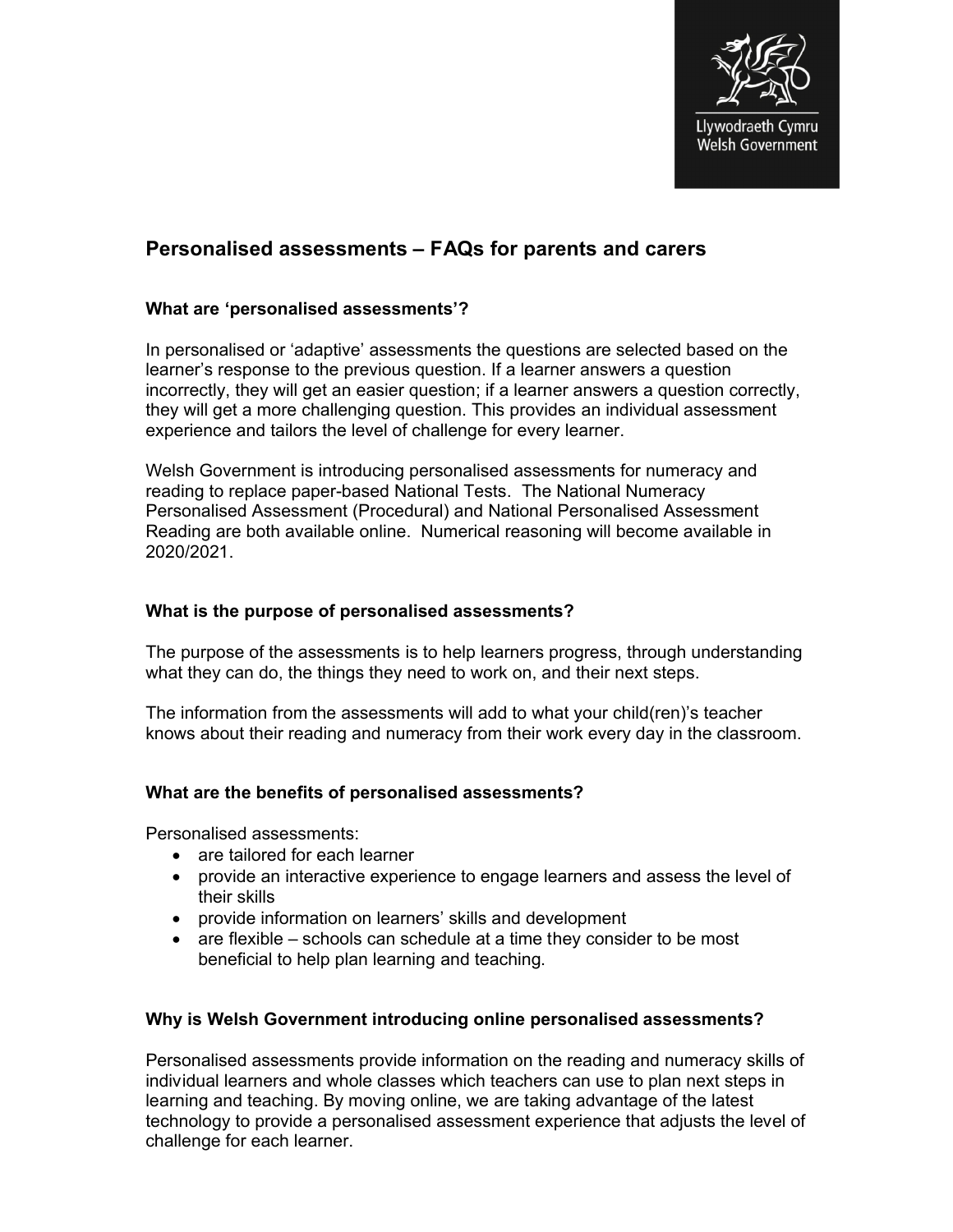## **Who will take the assessments?**

If your child is in Years 2–9 studying in a maintained school in Wales, they are required to take the personalised assessments.

### **When will my child(ren) take personalised assessments?**

Personalised assessments are being phased in over a three-year period, during which time the paper-based tests will be phased out. Your child will take the assessments once during the academic year. In response to requests from teachers, the assessments are also available to schools for an optional second use within the year so that they can see how learners are progressing.

The personalised assessments are replacing the paper-based tests in line with the timetable below.

| <b>Academic year</b> | <b>Numeracy</b> | <b>Reading (English   Numeracy</b> |             |
|----------------------|-----------------|------------------------------------|-------------|
|                      | (Procedural)    | and Welsh)                         | (Reasoning) |
| 2019/20              | online          | online                             | paper       |
| 2020/21              | online          | online                             | online      |

While the paper-based tests are taken at a set time during April/May, the personalised assessments can be taken at any point during the school year that your child(ren)'s school decides is most beneficial for their learning.

### **My child(ren) has/have additional learning needs – will the assessments be suitable?**

Yes. There are modified versions of the assessments available for your child(ren). These include text enlargement, tab controls, and other adaptations. The assessments are compatible with standard assistive technologies.

Learners are not confined to questions linked to their year group or age. The 'adaptive' nature of the assessments means that each question is selected based on your child's response to the previous question. The level of difficulty will vary until your child's level is established at the end of the assessment.

#### **Is any preparation for the assessments required?**

No. Personalised assessments do not require your child(ren) to undertake any specific preparation.

The assessments are designed to be easy to use. Familiarisation assessments are available so that schools can ensure that children see and understand the question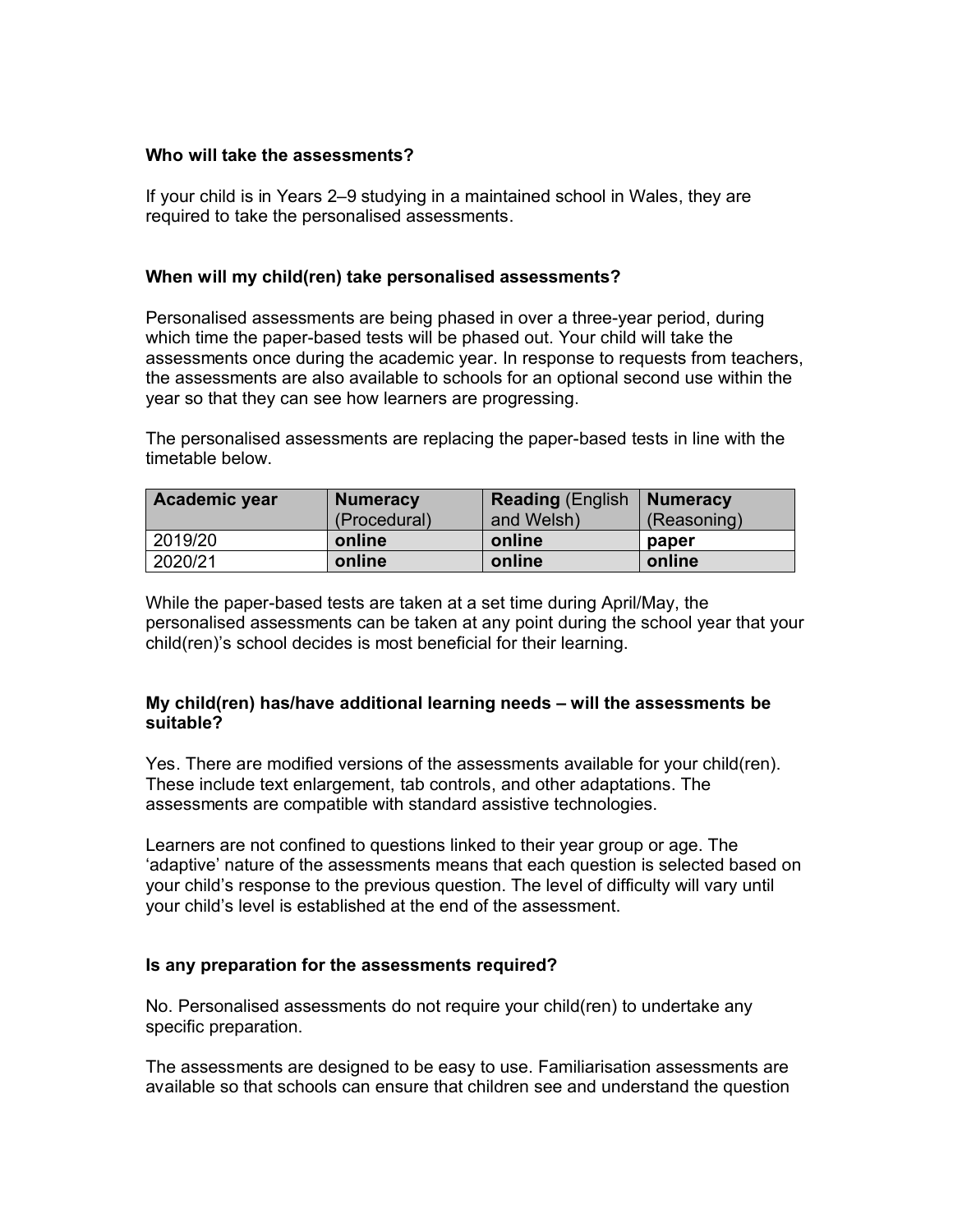types before they take an assessment, and are familiar with the navigation of an assessment.

# **How will my child(ren) access the assessments?**

Your child(ren) will access the assessments at school, via Hwb, the Welsh Government's online learning platform.

# **What device will my child(ren) use to take the assessments?**

The assessments can be taken on desktop computers, laptops and tablets. Children may take the assessments one at a time, in small groups or classes, according to teacher preferences and school facilities.

# **Will my child(ren) be required to take the assessments during a specific window?**

No. Schools have the flexibility to schedule the personalised assessments at a point during the academic year that they consider most appropriate to gain benefits for learning and teaching. However, during the transition period, a test window remains in place for the paper-based tests.

# **Can I opt for my child(ren) to have paper-based tests once the personalised assessments are introduced?**

No. Paper-based tests will be phased out as the personalised assessments go live for Numeracy (Procedural), Reading (English and Welsh), and Numeracy (Reasoning), in that order, in line with the timetable on the previous page.

### **Will parents and carers receive reports about their child(ren) following the assessments?**

Parents and carers will receive feedback from schools on their child(ren)'s skills. This will provide a snapshot of your child's skills at the time each assessment was taken. This will include information on the most difficult questions they got right, some of the questions they got wrong, and possible next steps. Schools are encouraged to share information with parents and carers when the information is current.

Progress reports will also be provided, showing progress over time and the age standardised score for a child's most recent assessment. The score shows how well your child has done compared with other children in Wales born in the same year and month. Schools will decide when to share these reports with parents. In the 2019/20 academic year, progress reports for the reading assessment will not be available until the end of the summer term.